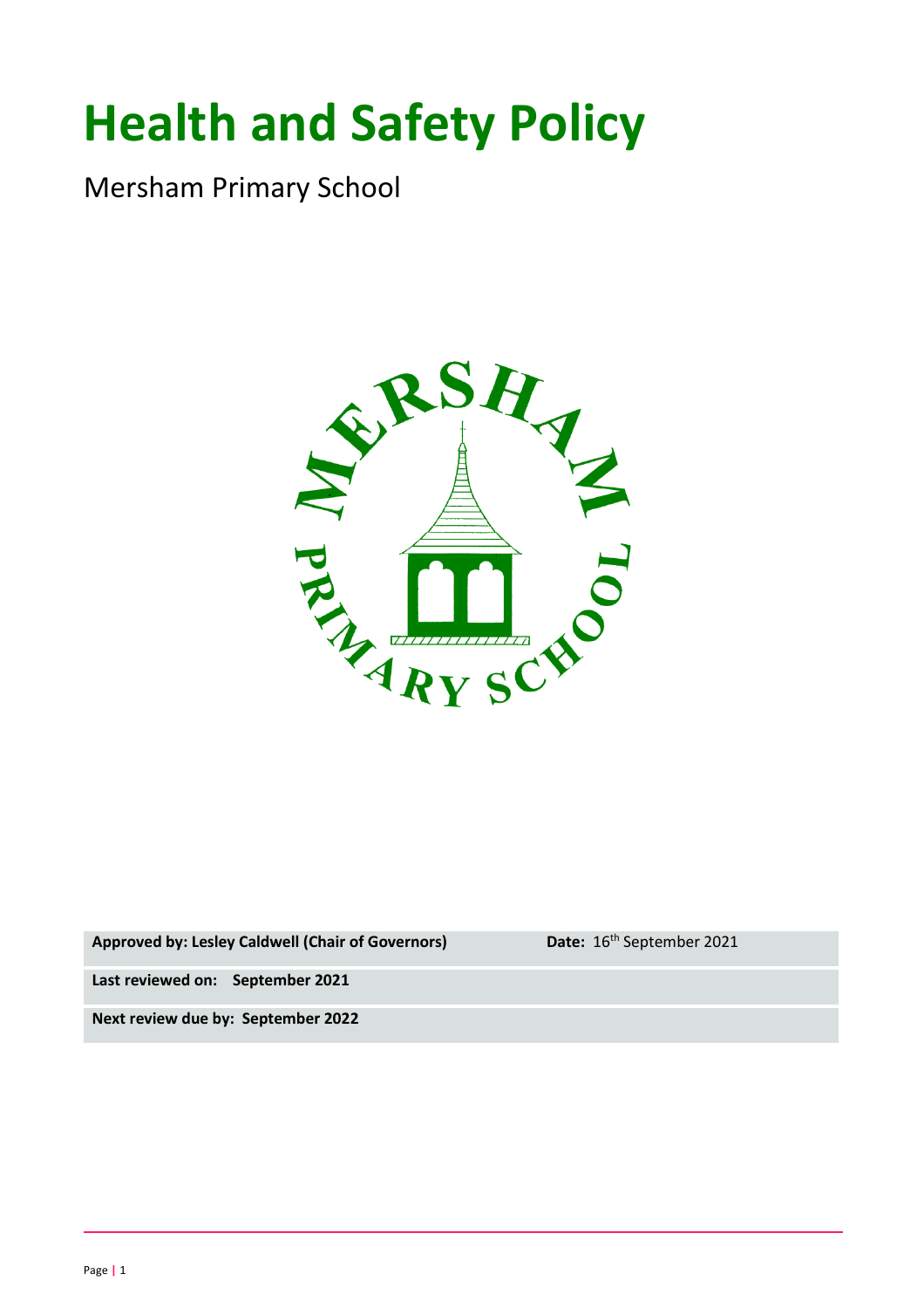# **Contents**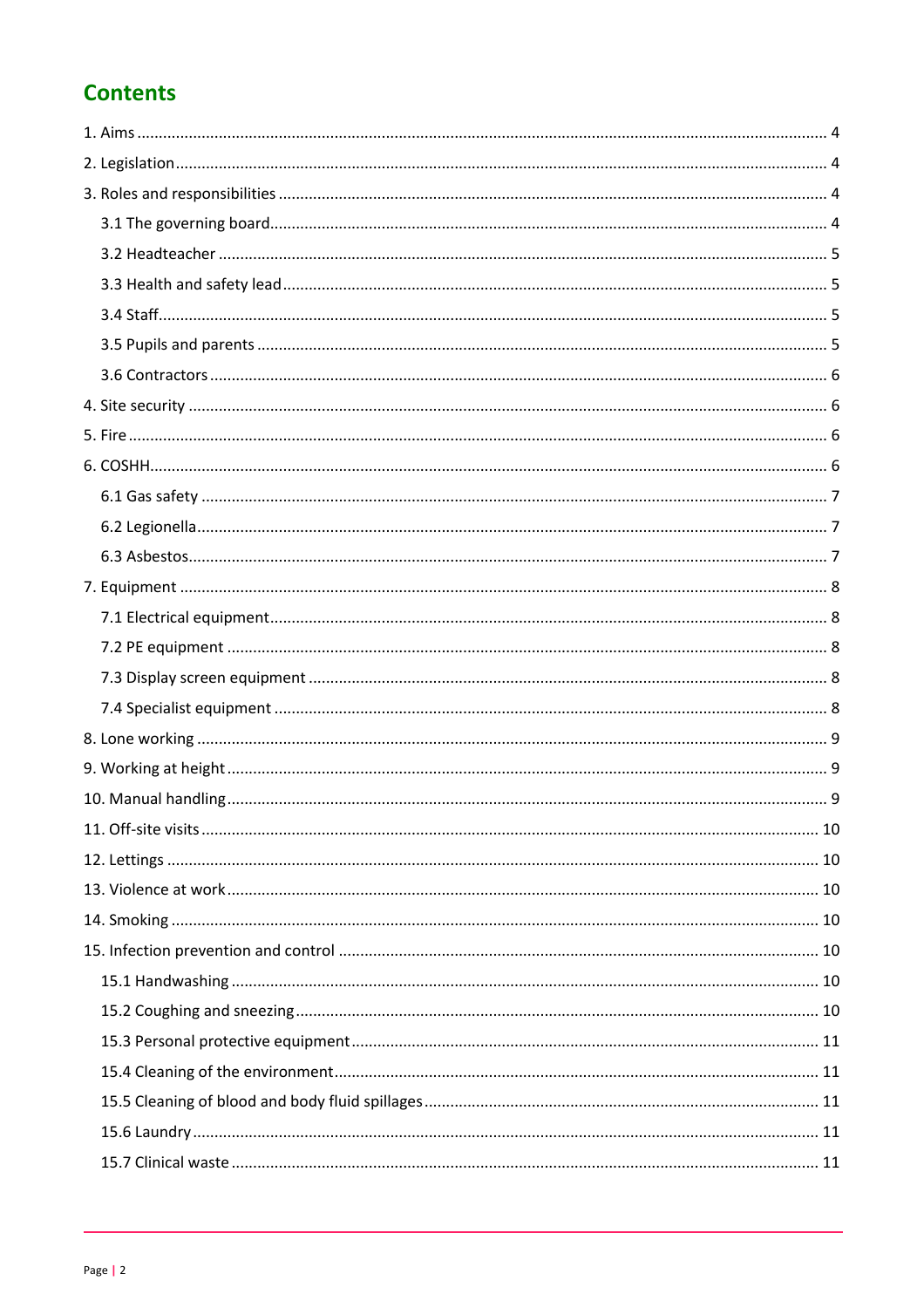| Appendix 4. Recommended absence period for preventing the spread of infection 18 |
|----------------------------------------------------------------------------------|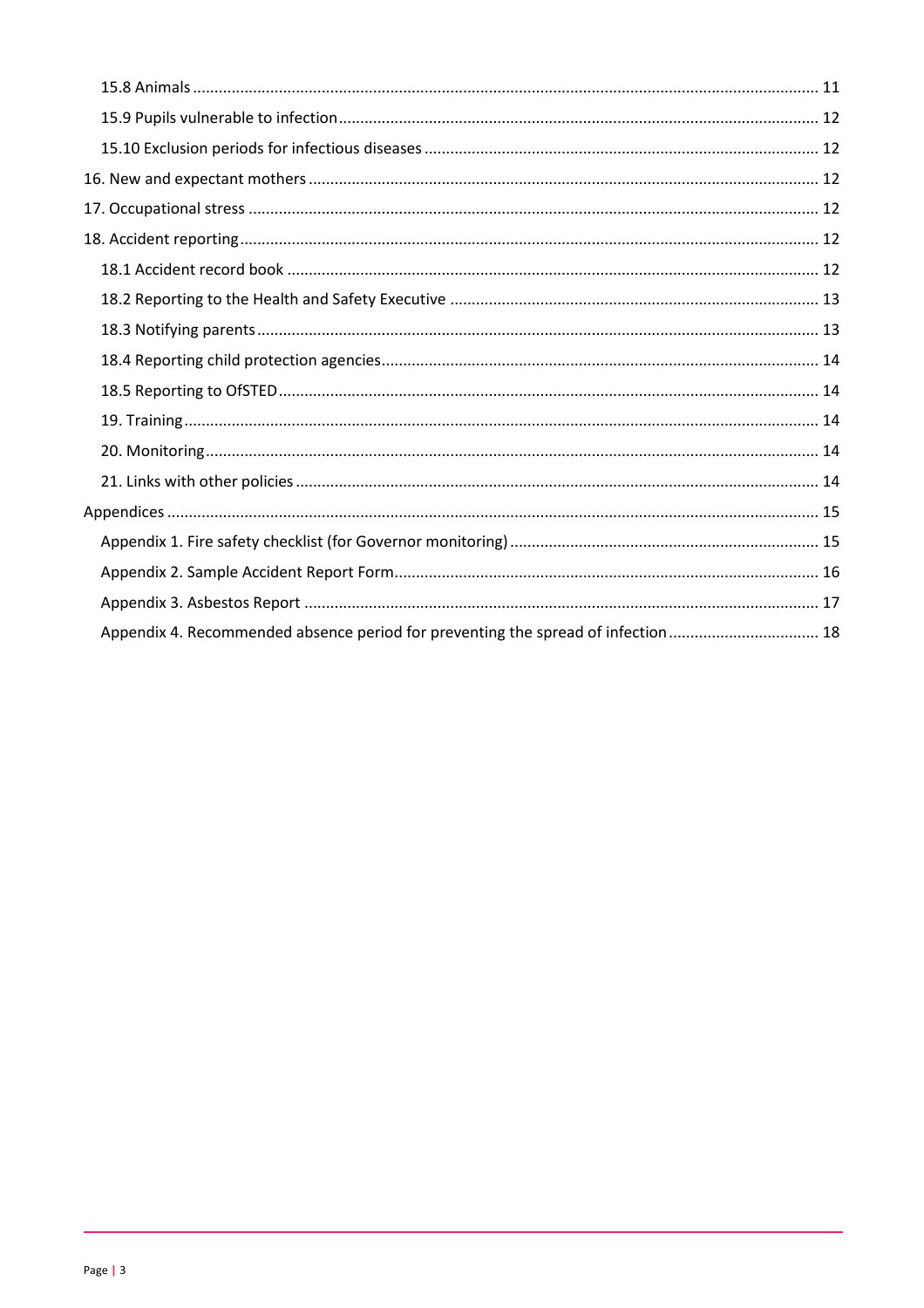## <span id="page-3-0"></span>**1. Aims**

Our school aims to:

- Provide and maintain a safe and healthy environment
- Establish and maintain safe working procedures amongst staff, pupils and all visitors to the school site
- Have robust procedures in place in case of emergencies
- Ensure that the premises and equipment are maintained safely, and are regularly inspected

## <span id="page-3-1"></span>**2. Legislation**

This policy is based on advice from the Department for Education on [health and safety in schools](https://www.gov.uk/government/publications/health-and-safety-advice-for-schools) and the following legislation:

- [The Health and Safety at Work etc. Act 1974,](http://www.legislation.gov.uk/ukpga/1974/37) which sets out the general duties employers have towards employees and duties relating to lettings
- [The Management of Health and Safety at Work Regulations 1992,](http://www.legislation.gov.uk/uksi/1992/2051/regulation/3/made) which require employers to make an assessment of the risks to the health and safety of their employees
- [The Management of Health and Safety at Work Regulations 1999,](http://www.legislation.gov.uk/uksi/1999/3242/contents/made) which require employers to carry out risk assessments, make arrangements to implement necessary measures, and arrange for appropriate information and training
- [The Control of Substances Hazardous to Health Regulations 2002,](http://www.legislation.gov.uk/uksi/2002/2677/contents/made) which require employers to control substances that are hazardous to health
- [The Reporting of Injuries, Diseases and Dangerous Occurrences Regulations \(RIDDOR\) 2013,](http://www.legislation.gov.uk/uksi/2013/1471/schedule/1/paragraph/1/made) which state that some accidents must be reported to the Health and Safety Executive and set out the timeframe for this and how long records of such accidents must be kept
- [The Health and Safety \(Display Screen Equipment\) Regulations 1992,](http://www.legislation.gov.uk/uksi/1992/2792/contents/made) which require employers to carry out digital screen equipment assessments and states users' entitlement to an eyesight test
- [The Gas Safety \(Installation and Use\) Regulations 1998,](http://www.legislation.gov.uk/uksi/1998/2451/regulation/4/made) which require work on gas fittings to be carried out by someone on the Gas Safe Register
- [The Regulatory Reform \(Fire Safety\) Order 2005,](http://www.legislation.gov.uk/uksi/2005/1541/part/2/made) which requires employers to take general fire precautions to ensure the safety of their staff
- [The Work at Height Regulations 2005,](http://www.legislation.gov.uk/uksi/2005/735/contents/made) which requires employers to protect their staff from falls from height

The school follows [national guidance published by Public Health England](https://www.gov.uk/government/publications/health-protection-in-schools-and-other-childcare-facilities/chapter-9-managing-specific-infectious-diseases) when responding to infection control issues.

Sections of this policy are also based on the [statutory framework for the Early Years Foundation Stage.](https://www.gov.uk/government/publications/early-years-foundation-stage-framework--2)

## <span id="page-3-2"></span>**3. Roles and responsibilities**

#### <span id="page-3-3"></span>**3.1 The governing board**

The governing board has ultimate responsibility for health and safety matters in the school, but will delegate day-to-day responsibility to the headteacher.

The governing board has a duty to take reasonable steps to ensure that staff and pupils are not exposed to risks to their health and safety. This applies to activities on or off the school premises.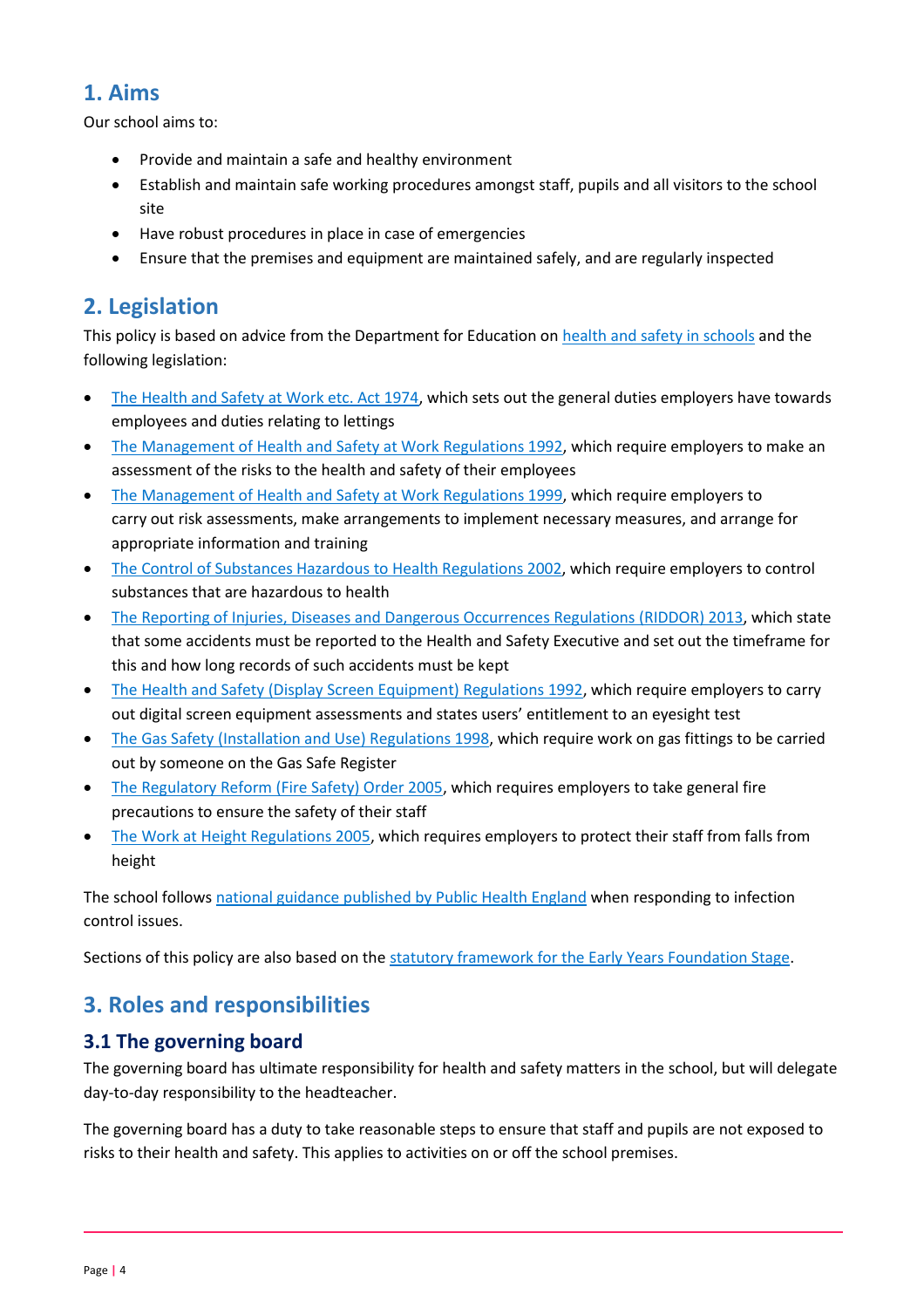The governing board, as the employer, also has a duty to:

- Assess the risks to staff and others affected by school activities in order to identify and introduce the health and safety measures necessary to manage those risks
- Inform employees about risks and the measures in place to manage them
- Ensure that adequate health and safety training is provided

The governor who oversees health and safety is Jim Senior.

#### <span id="page-4-0"></span>**3.2 Headteacher**

The headteacher is responsible for health and safety day-to-day. This involves:

- Implementing the health and safety policy
- Ensuring there is enough staff to safely supervise pupils
- Ensuring that the school building and premises are safe and regularly inspected
- Providing adequate training for school staff
- Reporting to the governing board on health and safety matters
- Ensuring appropriate evacuation procedures are in place and regular fire drills are held
- Ensuring that in their absence, health and safety responsibilities are delegated to another member of staff
- Ensuring all risk assessments are completed and reviewed
- Monitoring cleaning contracts, and ensuring cleaners are appropriately trained and have access to personal protective equipment, where necessary.

In the headteacher's absence, the Deputy Headteacher assumes the above day-to-day health and safety responsibilities.

#### <span id="page-4-1"></span>**3.3 Health and safety lead**

The nominated health and safety lead is Cheryl Chalkley.

#### <span id="page-4-2"></span>**3.4 Staff**

School staff have a duty to take care of pupils in the same way that a prudent parent would do so.

Staff will:

- Take reasonable care of their own health and safety and that of others who may be affected by what they do at work.
- Co-operate with the school on health and safety matters.
- Work in accordance with training and instructions.
- Inform the appropriate person of any work situation representing a serious and immediate danger so that remedial action can be taken.
- Model safe and hygienic practice for pupils.
- Understand emergency evacuation procedures and feel confident in implementing them.

#### <span id="page-4-3"></span>**3.5 Pupils and parents**

Pupils and parents are responsible for following the school's health and safety advice, on-site and off-site, and for reporting any health and safety incidents to a member of staff.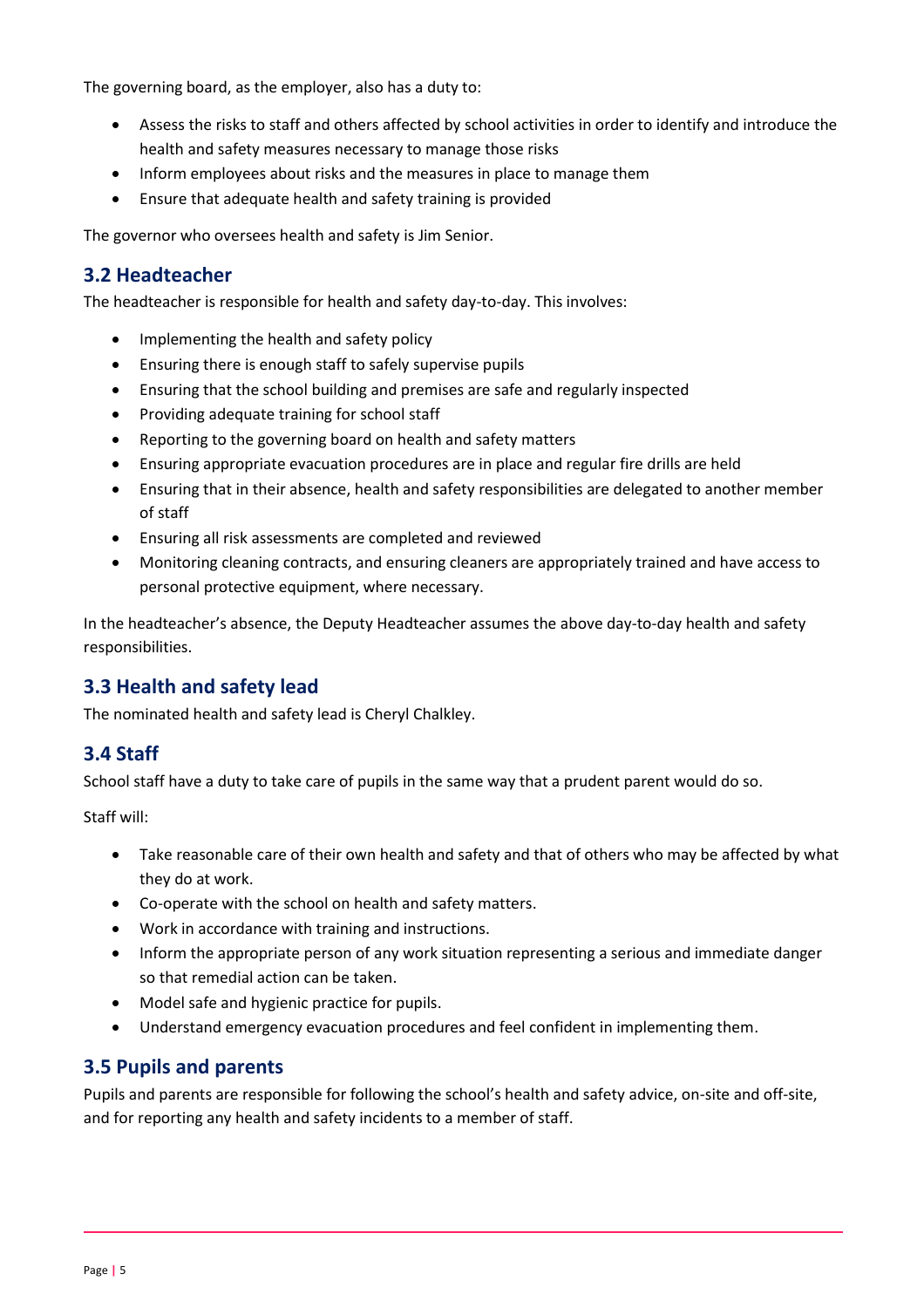#### <span id="page-5-0"></span>**3.6 Contractors**

Contractors will agree health and safety practices with the headteacher before starting work. Before work begins the contractor will provide evidence that they have completed an adequate risk assessment of all their planned work.

## <span id="page-5-1"></span>**4. Site security**

The Caretaker is responsible for the security of the school site in and out of school hours. They are responsible for visual inspections of the site, and for the intruder and fire alarm systems.

John Oatham (Caretaker), Cheryl Chalkley (Headteacher), Steve Dewey (Office Manager) are key holders and will respond to an emergency.

## <span id="page-5-2"></span>**5. Fire**

Emergency exits, assembly points and assembly point instructions are clearly identified by safety signs and notices. Fire risk assessment of the premises will be reviewed regularly.

Emergency evacuations are practiced at least once a term.

The fire alarm is a loud continuous bell. Fire alarm testing will take place once a week.

New staff will be trained in fire safety and all staff and pupils will be made aware of any new fire risks.

In the event of a fire:

- The alarm will be raised immediately by whoever discovers the fire and emergency services contacted. Evacuation procedures will also begin immediately.
- Fire extinguishers may be used by staff only, and only then if staff are trained in how to operate them and are confident they can use them without putting themselves or others at risk.
- Staff and pupils will congregate at the assembly point. These are the school playground.
- Class teachers will take a register of pupils, which will then be checked against the attendance register of that day.
- The Headteacher will take a register of all staff.
- Staff and pupils will remain outside the building until the emergency services say it is safe to reenter.
- The school will have special arrangements in place for the evacuation of people with mobility needs and fire risk assessments will also pay particular attention to those with disabilities.

A fire safety checklist for governor monitoring can be found in appendix 1.

Fire Risk Assessment completed by KCC Inspection Services on 08/09/21

#### <span id="page-5-3"></span>**6. COSHH**

Schools are required to control hazardous substances, which can take many forms, including:

- Chemicals
- Products containing chemicals
- Fumes
- Dusts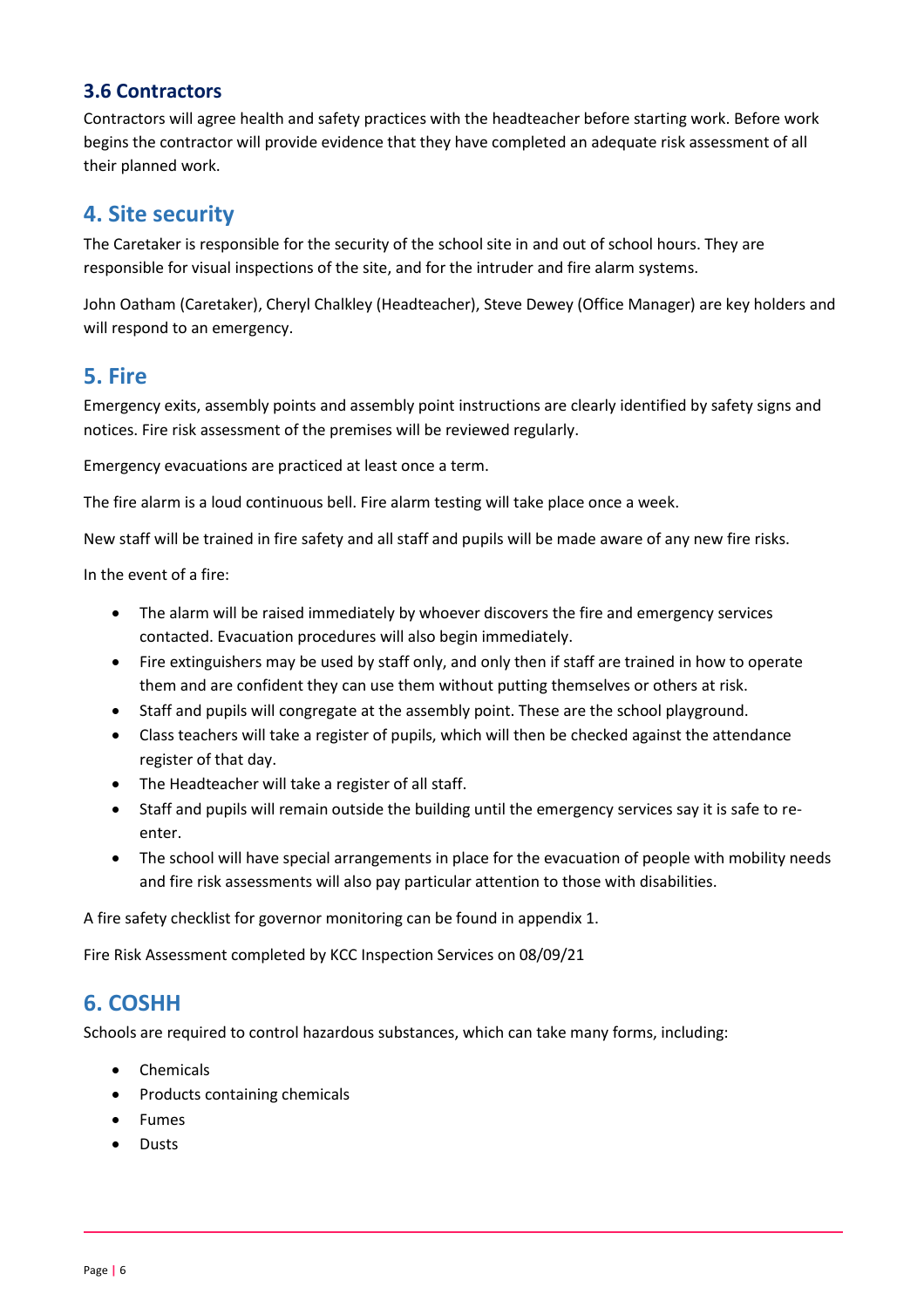- Vapours
- Mists
- Gases and asphyxiating gases
- Germs that cause diseases, such as leptospirosis or legionnaires disease
- Control of substances hazardous to health (COSHH) risk assessments are completed by the Caretaker and circulated to all employees who work with hazardous substances. Staff will also be provided with protective equipment, where necessary.
- Our staff use and store hazardous products in accordance with instructions on the product label. All hazardous products are kept in their original containers, with clear labelling and product information.
- Any hazardous products are disposed of in accordance with specific disposal procedures.

Emergency procedures, including procedures for dealing with spillages, are displayed near where hazardous products are stored and in areas where they are routinely used.

#### <span id="page-6-0"></span>**6.1 Gas safety**

Installation, maintenance and repair of gas appliances and fittings will be carried out by a competent Gas Safe registered engineer.

Gas pipework, appliances and flues are regularly maintained.

All rooms with gas appliances are checked to ensure that they have adequate ventilation.

#### <span id="page-6-1"></span>**6.2 Legionella**

Original Water Risk Assessment completed 01/11/19 – Reviewed by HBE on 14/12/20

The Caretaker is responsible for ensuring that the identified operational controls are conducted and recorded in the school's water log book.

This risk assessment will be reviewed every two years and when significant changes have occurred to the water system and/or building footprint.

The risks from legionella are mitigated by the following: by regular controls or checks that are in place e.g. temperature checks, heating of water etc.

#### <span id="page-6-2"></span>**6.3 Asbestos**

Asbestos Survey completed by AMEY/PA Group on 21/10/20

Staff are briefed on the hazards of asbestos, the location of any asbestos in the school and the action to take if they suspect they have disturbed it.

Arrangements are in place to ensure that contractors are made aware of any asbestos on the premises and that it is not disturbed by their work.

Contractors will be advised that if they discover material which they suspect could be asbestos, they will stop work immediately until the area is declared safe.

A record is kept of the location of asbestos that has been found on the school site.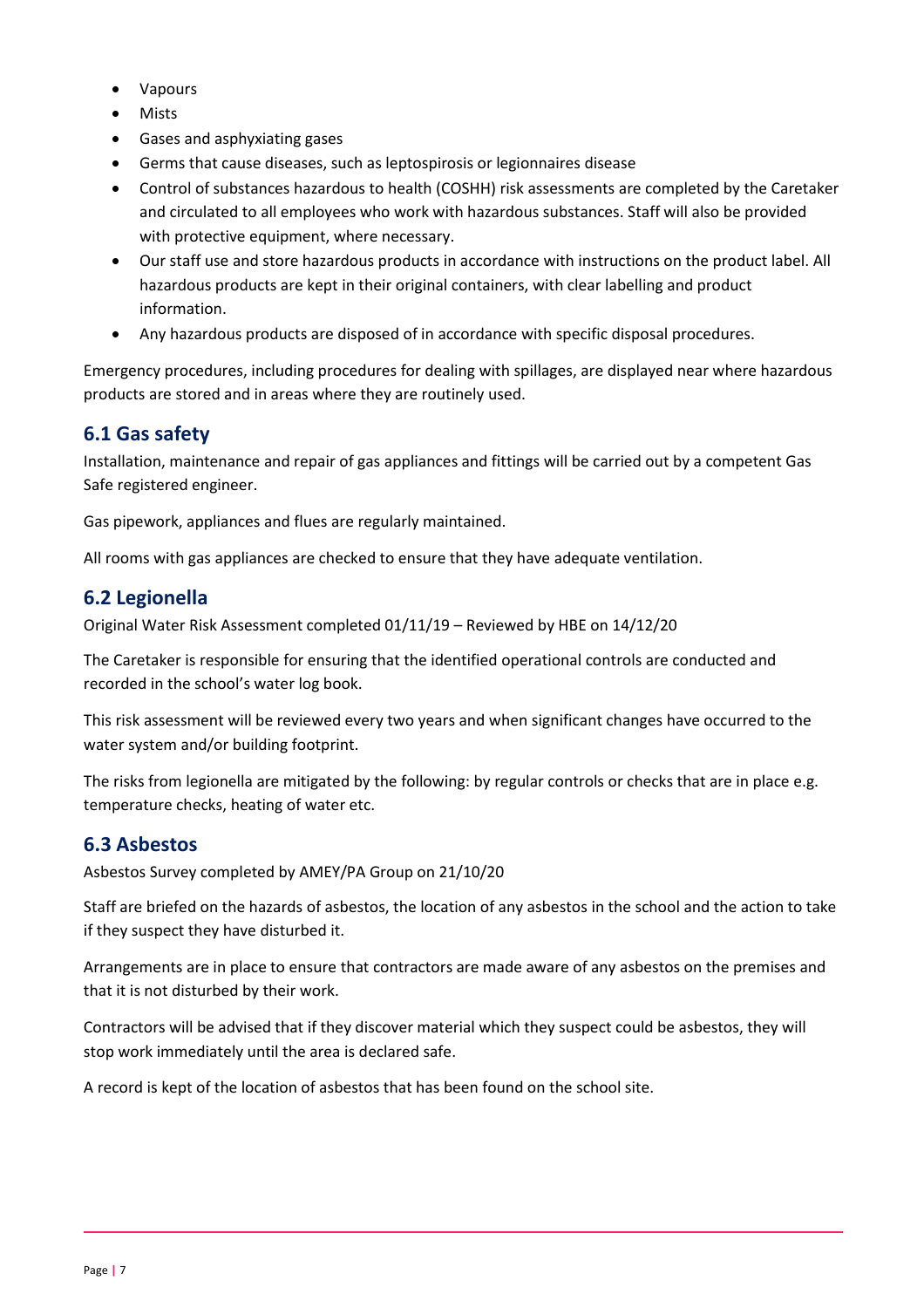## <span id="page-7-0"></span>**7. Equipment**

All equipment and machinery is maintained in accordance with the manufacturer's instructions. In addition, maintenance schedules outline when extra checks should take place

When new equipment is purchased, it is checked to ensure that it meets appropriate educational standards

All equipment is stored in the appropriate storage containers and areas. All containers are labelled with the correct hazard sign and contents.

#### <span id="page-7-1"></span>**7.1 Electrical equipment**

All staff are responsible for ensuring that they use and handle electrical equipment sensibly and safely.

Any pupil or volunteer who handles electrical appliances does so under the supervision of the member of staff who so directs them.

Any potential hazards will be reported to the Caretaker immediately.

Permanently installed electrical equipment is connected through a dedicated isolator switch and adequately earthed.

Only trained staff members can check plugs.

Where necessary a portable appliance test (PAT) will be carried out by a competent person.

All isolator switches are clearly marked to identify their machine.

Electrical apparatus and connections will not be touched by wet hands and will only be used in dry conditions.

Maintenance, repair, installation and disconnection work associated with permanently installed or portable electrical equipment is only carried out by a competent person.

5 Year Electrical Fixed Wire Testing completed by PHS 06/08/21 to 09/08/21

#### <span id="page-7-2"></span>**7.2 PE equipment**

Pupils are taught how to carry out and set up PE equipment safely and efficiently. Staff check that equipment is set up safely

Any concerns about the condition of the gym floor or other apparatus will be reported to the Caretaker.

#### <span id="page-7-3"></span>**7.3 Display screen equipment**

All staff who use computers daily as a significant part of their normal work have a display screen equipment (DSE) assessment carried out. 'Significant' is taken to be continuous/near continuous spells of an hour or more at a time

Staff identified as DSE users are entitled to an eyesight test for DSE use upon request, and at regular intervals thereafter, by a qualified optician (and corrective glasses provided if required specifically for DSE use)

#### <span id="page-7-4"></span>**7.4 Specialist equipment**

Parents are responsible for the maintenance and safety of their children's wheelchairs. In school, staff promote the responsible use of wheelchairs.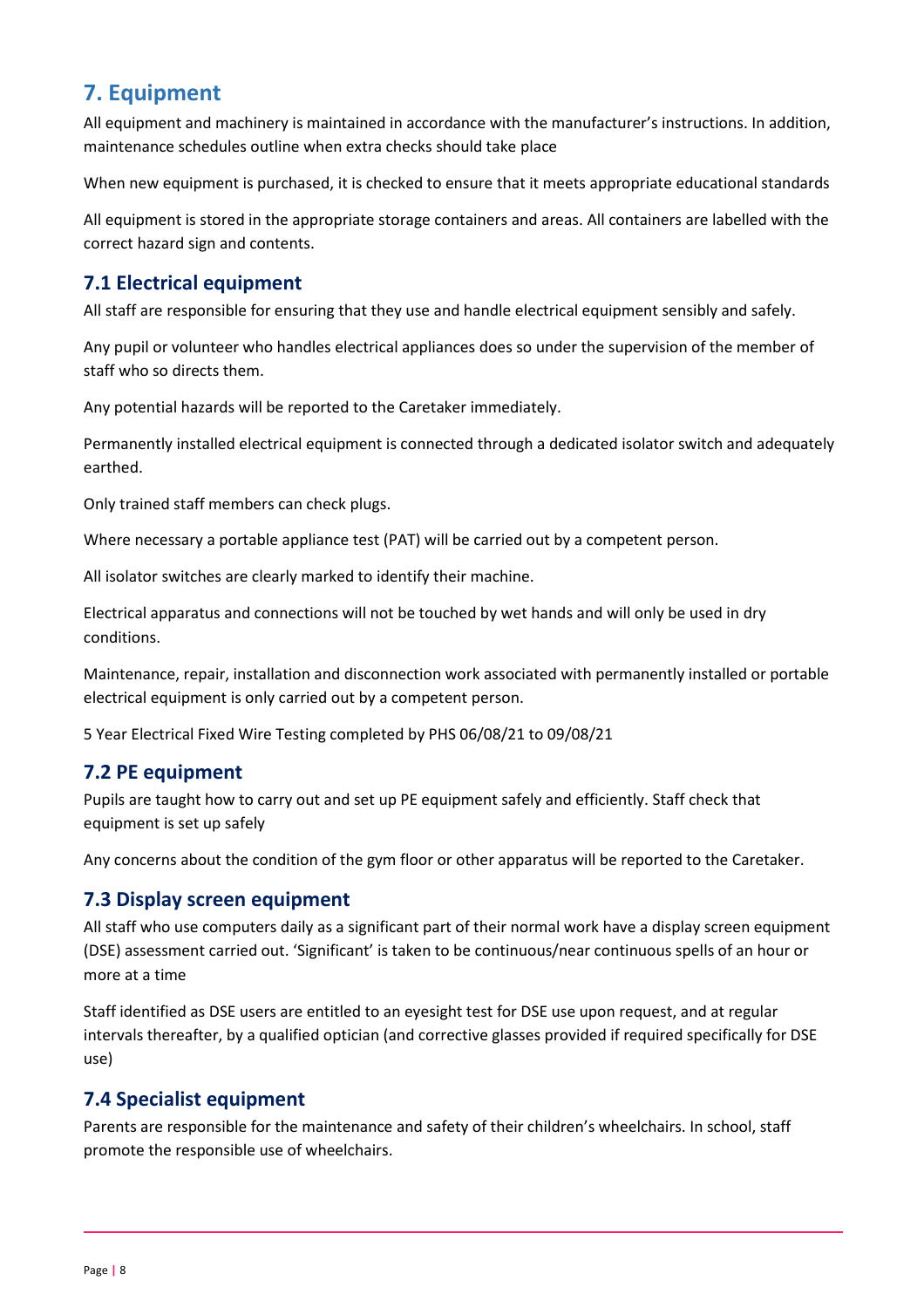Oxygen cylinders are stored in a designated space, and staff are trained in the removal storage and replacement of oxygen cylinders.

## <span id="page-8-0"></span>**8. Lone working**

Lone working may include:

- Late working
- Home or site visits
- Weekend working
- Site manager duties
- Site cleaning duties
- Working in a single occupancy office

Potentially dangerous activities, such as those where there is a risk of falling from height, will not be undertaken when working alone. If there are any doubts about the task to be performed then the task will be postponed until other staff members are available.

If lone working is to be undertaken, a colleague, friend or family member will be informed about where the member of staff is and when they are likely to return.

The lone worker will ensure that they are medically fit to work alone.

## <span id="page-8-1"></span>**9. Working at height**

We will ensure that work is properly planned, supervised and carried out by competent people with the skills, knowledge and experience to do the work.

In addition:

- The Caretaker retains ladders for working at height.
- Pupils are prohibited from using ladders.
- Staff will wear appropriate footwear and clothing when using ladders.
- Contractors are expected to provide their own ladders for working at height.
- Before using a ladder, staff are expected to conduct a visual inspection to ensure its safety.
- Access to high levels, such as roofs, is only permitted by trained persons.

## <span id="page-8-2"></span>**10. Manual handling**

It is up to individuals to determine whether they are fit to lift or move equipment and furniture. If an individual feels that to lift an item could result in injury or exacerbate an existing condition, they will ask for assistance.

The school will ensure that proper mechanical aids and lifting equipment are available in school, and that staff are trained in how to use them safely.

Staff and pupils are expected to use the following basic manual handling procedure:

- Plan the lift and assess the load. If it is awkward or heavy, use a mechanical aid, such as a trolley, or ask another person to help.
- Take the more direct route that is clear from obstruction and is as flat as possible.
- Ensure the area where you plan to offload the load is clear.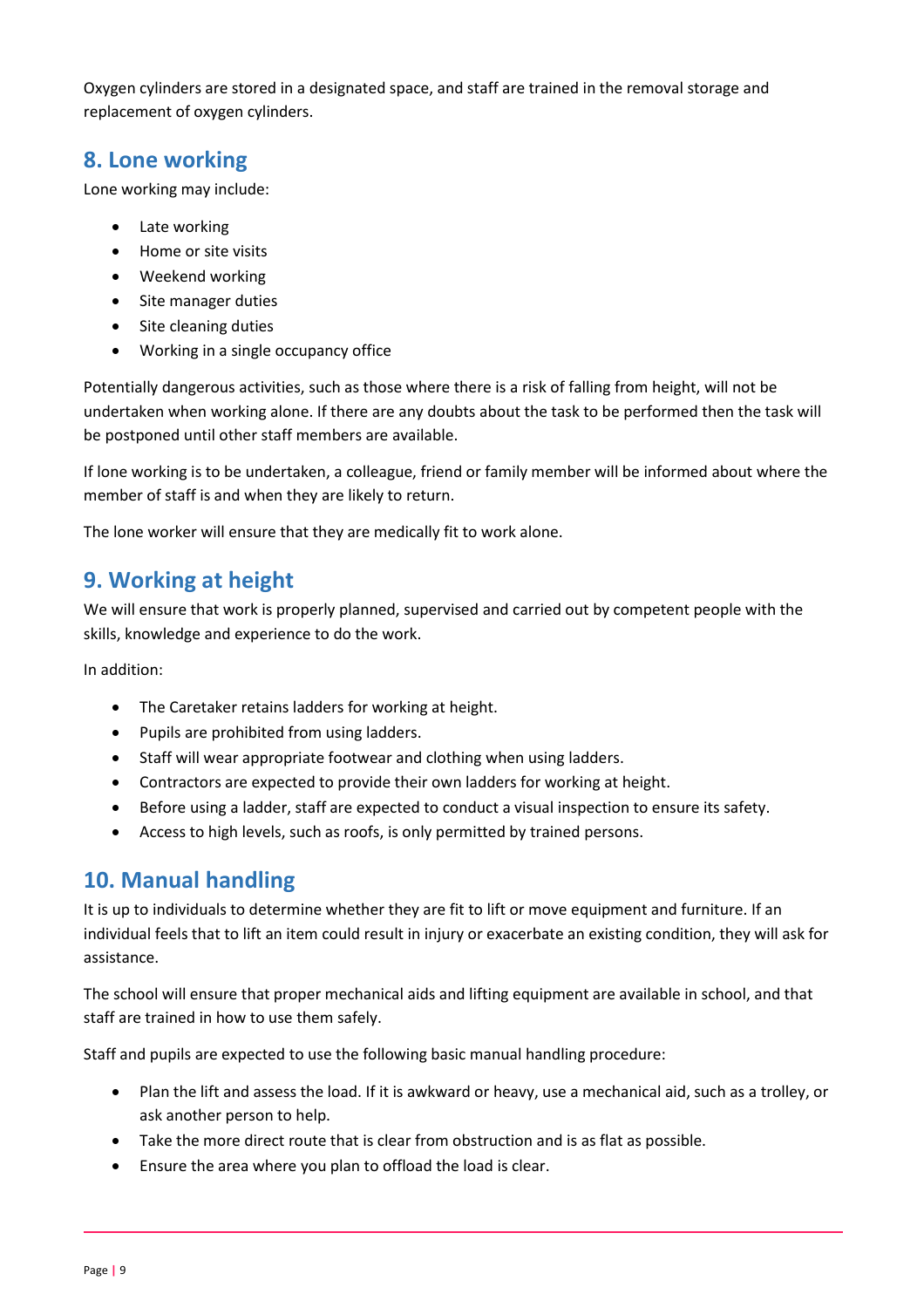When lifting, bend your knees and keep your back straight, feet apart and angled out. Ensure the load is held close to the body and firmly. Lift smoothly and slowly and avoid twisting, stretching and reaching where practicable.

## <span id="page-9-0"></span>**11. Off-site visits**

When taking pupils off the school premises, we will ensure that:

- Risk assessments will be completed where off-site visits and activities require them.
- All off-site visits are appropriately staffed.
- Staff will take a school mobile phone, a portable first aid kit, information about the specific medical needs of pupils along with the parents' contact details.
- For all trips and visits with pupils, there will always be at least one first aider with a current paediatric first aid certificate.
- For trips and visits with pupils in the Early Years Foundation Stage, there will always be at least one first aider with a current paediatric first aid certificate.
- For other trips, there will always be at least one first aider on school trips and visits.

## <span id="page-9-1"></span>**12. Lettings**

This policy applies to lettings. Those who hire any aspect of the school site or any facilities will be made aware of the content of the school's health and safety policy, and will have responsibility for complying with it.

## <span id="page-9-2"></span>**13. Violence at work**

We believe that staff should not be in any danger at work, and will not tolerate violent or threatening behaviour towards our staff.

All staff will report any incidents of aggression or violence (or near misses) directed to themselves to their line manager/headteacher immediately. This applies to violence from pupils, visitors or other staff.

## <span id="page-9-3"></span>**14. Smoking**

Smoking is not permitted anywhere on the school premises, including vaping.

## <span id="page-9-4"></span>**15. Infection prevention and control**

We follow national guidance published by Public Health England when responding to infection control issues. We will encourage staff and pupils to follow this good hygiene practice, outlined below, where applicable.

#### <span id="page-9-5"></span>**15.1 Handwashing**

- Wash hands with liquid soap and warm water, and dry with paper towels.
- Always wash hands after using the toilet, before eating or handling food, and after handling animals.
- Cover all cuts and abrasions with waterproof dressings.

#### <span id="page-9-6"></span>**15.2 Coughing and sneezing**

- Cover mouth and nose with a tissue use the Catch it, Bin it, Kill it routine.
- Wash hands after using or disposing of tissues.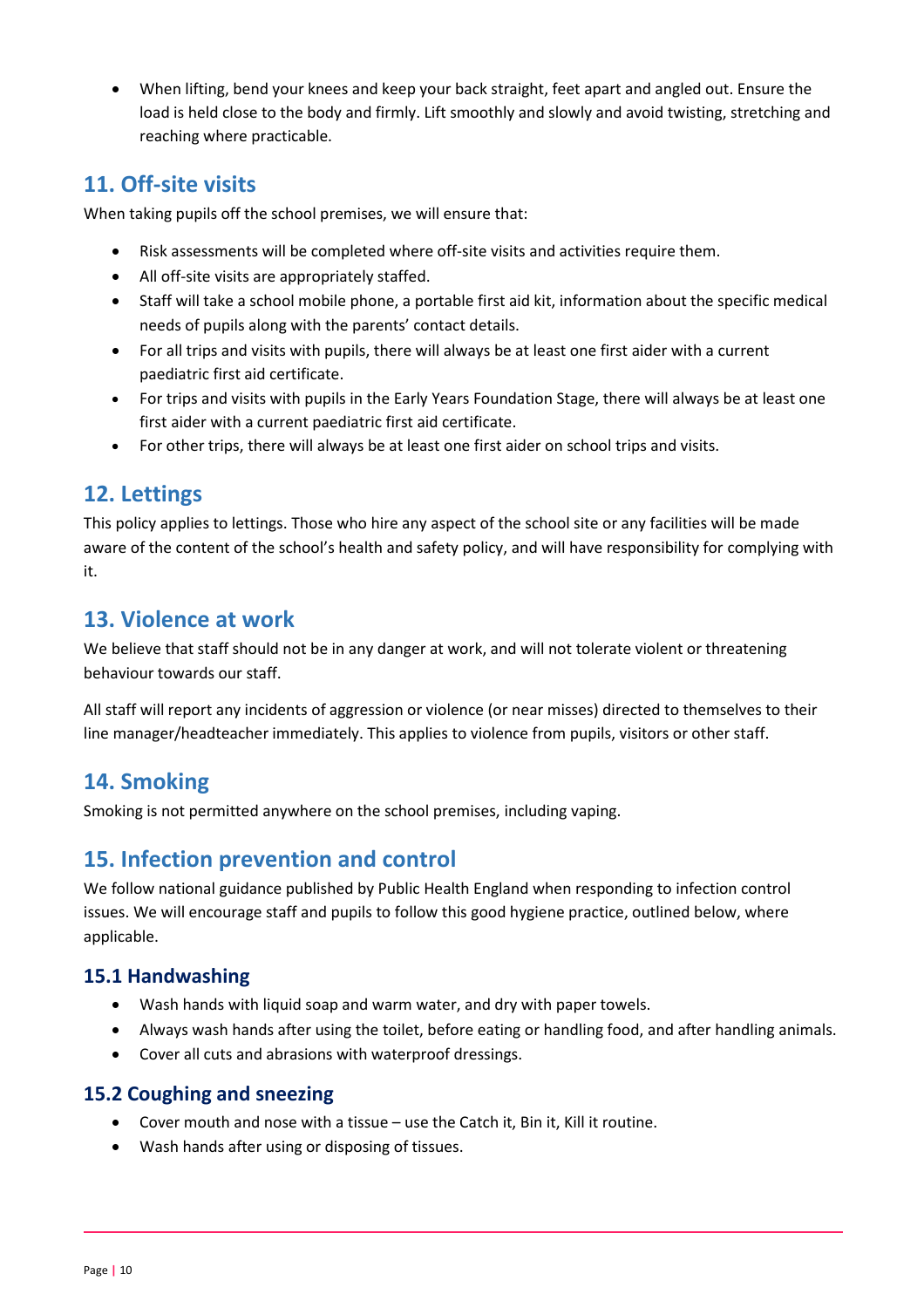• Spitting is discouraged.

#### <span id="page-10-0"></span>**15.3 Personal protective equipment**

- Wear disposable non-powdered vinyl or latex-free CE-marked gloves and disposable plastic aprons where there is a risk of splashing or contamination with blood/body fluids (for example, nappy or pad changing)
- Wear goggles if there is a risk of splashing to the face.
- Use the correct personal protective equipment when handling cleaning chemicals.

#### <span id="page-10-1"></span>**15.4 Cleaning of the environment**

Clean the environment, including toys and equipment, frequently and thoroughly.

#### <span id="page-10-2"></span>**15.5 Cleaning of blood and body fluid spillages**

- Clean up all spillages of blood, faeces, saliva, vomit, nasal and eye discharges immediately and wear personal protective equipment.
- When spillages occur, clean using a product that combines both a detergent and a disinfectant and use as per manufacturer's instructions. Ensure it is effective against bacteria and viruses and suitable for use on the affected surface.
- Never use mops for cleaning up blood and body fluid spillages use disposable paper towels and discard clinical waste as described below.
- Make spillage kits available for blood spills.

#### <span id="page-10-3"></span>**15.6 Laundry**

- Wash laundry in a separate dedicated facility.
- Wash soiled linen separately and at the hottest wash the fabric will tolerate.
- Wear personal protective clothing when handling soiled linen.
- Bag children's soiled clothing to be sent home, never rinse by hand.

#### <span id="page-10-4"></span>**15.7 Clinical waste**

- Always segregate domestic and clinical waste, in accordance with local policy.
- Used nappies/pads, gloves, aprons and soiled dressings are stored in correct clinical waste bags in foot-operated bins.
- Remove clinical waste with a registered waste contractor.
- Remove all clinical waste bags when they are two-thirds full and store in a dedicated, secure area while awaiting collection.

#### <span id="page-10-5"></span>**15.8 Animals**

- Wash hands before and after handling any animals.
- Keep animals' living quarters clean and away from food areas.
- Dispose of animal waste regularly, and keep litter boxes away from pupils.
- Supervise pupils when playing with animals.
- Seek veterinary advice on animal welfare and animal health issues, and the suitability of the animal as a pet.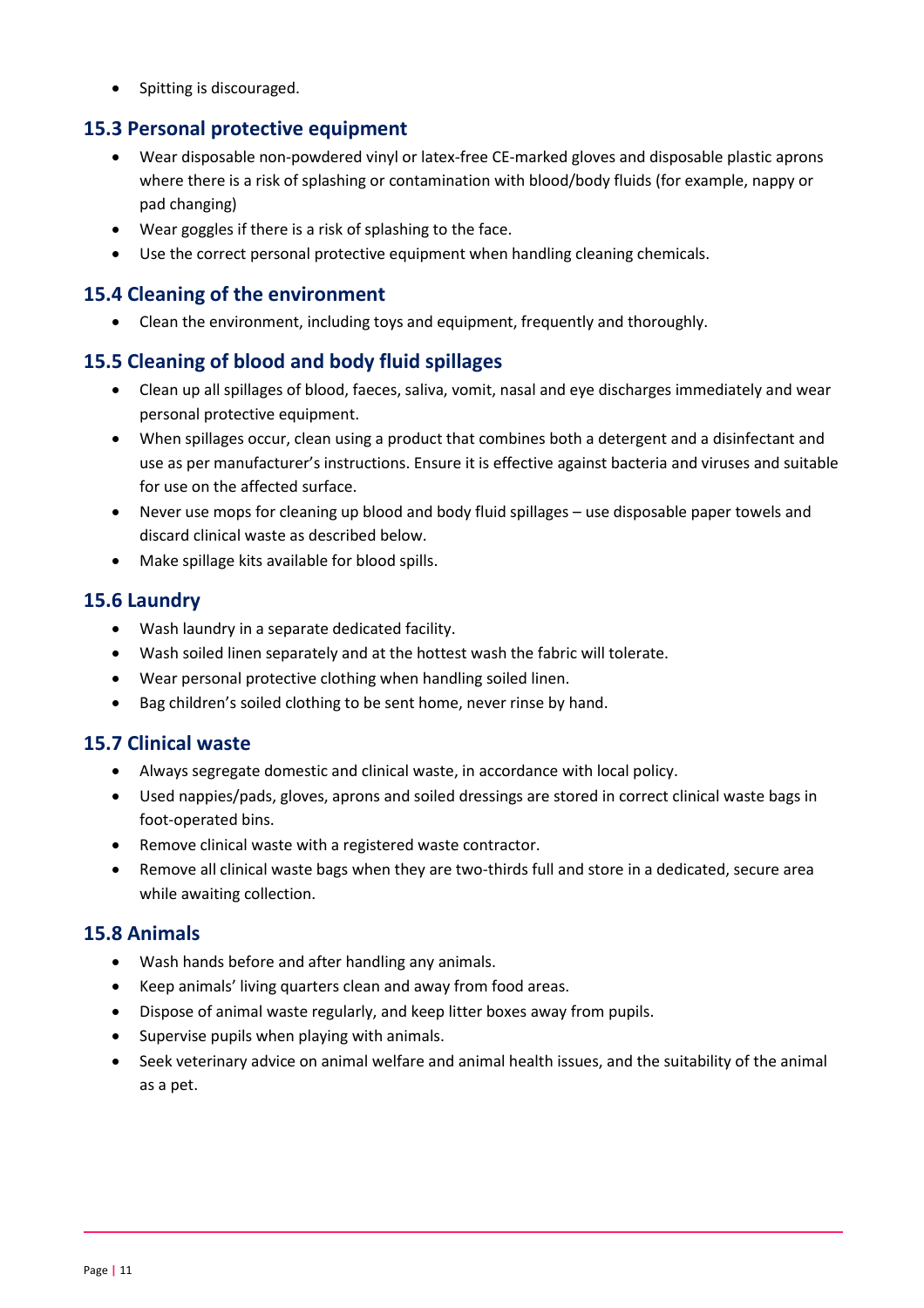#### <span id="page-11-0"></span>**15.9 Pupils vulnerable to infection**

Some medical conditions make pupils vulnerable to infections that would rarely be serious in most children. The school will normally have been made aware of such vulnerable children. These children are particularly vulnerable to chickenpox, measles or slapped cheek disease (parvovirus B19) and, if exposed to either of these, the parent/carer will be informed promptly and further medical advice sought. We will advise these children to have additional immunisations, for example for pneumococcal and influenza.

#### <span id="page-11-1"></span>**15.10 Exclusion periods for infectious diseases**

The school will follow recommended exclusion periods outlined by Public Health England, summarised in appendix 4.

In the event of an epidemic/pandemic, we will follow advice from Public Health England about the appropriate course of action. Please see additional risk assessment in relation to Covid-19.

## <span id="page-11-2"></span>**16. New and expectant mothers**

Risk assessments will be carried out whenever any employee or pupil notifies the school that they are pregnant.

Appropriate measures will be put in place to control risks identified. Some specific risks are summarised below:

- Chickenpox can affect the pregnancy if a woman has not already had the infection. Expectant mothers should report exposure to antenatal carer and GP at any stage of exposure. Shingles is caused by the same virus as chickenpox, so anyone who has not had chickenpox is potentially vulnerable to the infection if they have close contact with a case of shingles
- If a pregnant woman comes into contact with measles or German measles (rubella), she should inform her antenatal carer and GP immediately to ensure investigation
- Slapped cheek disease (parvovirus B19) can occasionally affect an unborn child. If exposed early in pregnancy (before 20 weeks), the pregnant woman should inform her antenatal care and GP as this must be investigated promptly

#### <span id="page-11-3"></span>**17. Occupational stress**

We are committed to promoting high levels of health and wellbeing and recognise the importance of identifying and reducing workplace stressors through risk assessment.

Systems are in place within the school for responding to individual concerns and monitoring staff workloads. The first port of call should always be a discussion with the line manager/Headteacher in order to look at ways a member of staff can be supported.

## <span id="page-11-4"></span>**18. Accident reporting**

#### <span id="page-11-5"></span>**18.1 Accident record book**

An accident form will be completed as soon as possible after the accident occurs by the member of staff or first aider who deals with it. Accident forms are available from the school office. Alternatively, a sample accident form template can be found in appendix 2.

As much detail as possible will be supplied when reporting an accident.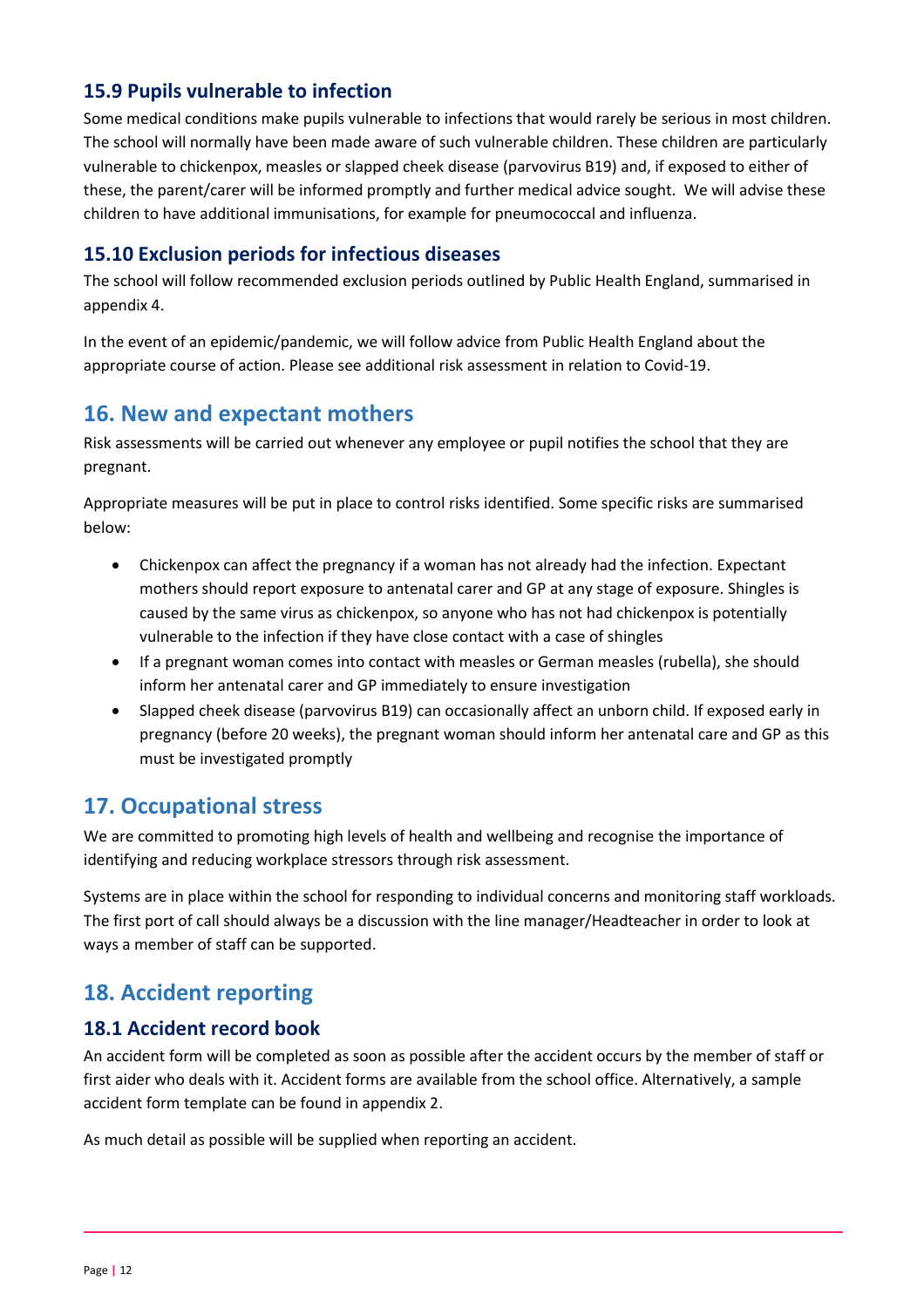Information about injuries will also be kept in the pupil's educational record.

Records held in the first aid and accident book will be retained by the school for a minimum of 3 years, in accordance with regulation 25 of the Social Security (Claims and Payments) Regulations 1979, and then securely disposed of.

#### <span id="page-12-0"></span>**18.2 Reporting to the Health and Safety Executive**

The School Secretary will keep a record of any accident which results in a reportable injury, disease, or dangerous occurrence as defined in the RIDDOR 2013 legislation (regulations 4, 5, 6 and 7).

The School Secretary/Headteacher will report these to the Health and Safety Executive as soon as is reasonably practicable and in any event within 10 days of the incident.

Reportable injuries, diseases or dangerous occurrences include:

- Death
- Specified injuries. These are:
	- o Fractures, other than to fingers, thumbs and toes
	- o Amputations
	- o Any injury likely to lead to permanent loss of sight or reduction in sight
	- o Any crush injury to the head or torso causing damage to the brain or internal organs
	- o Serious burns (including scalding)
	- o Any scalping requiring hospital treatment
	- o Any loss of consciousness caused by head injury or asphyxia
	- o Any other injury arising from working in an enclosed space which leads to hypothermia or heat-induced illness, or requires resuscitation or admittance to hospital for more than 24 hours
	- $\circ$  Injuries where an employee is away from work or unable to perform their normal work duties for more than 7 consecutive days
	- o Where an accident leads to someone being taken to hospital
	- o Where something happens that does not result in an injury, but could have done
	- o Near-miss events that do not result in an injury, but could have done. Examples of near-miss events relevant to schools include, but are not limited to:
	- o The collapse or failure of load-bearing parts of lifts and lifting equipment
	- o The accidental release of a biological agent likely to cause severe human illness
	- $\circ$  The accidental release or escape of any substance that may cause a serious injury or damage to health.
	- o An electrical short circuit or overload causing a fire or explosion

Information on how to make a RIDDOR report is available here:

How to make a RIDDOR report – http://www.hse.gov.uk/riddor/report.htm

#### <span id="page-12-1"></span>**18.3 Notifying parents**

The Class Teacher will inform parents of any accident or injury sustained by a pupil in the Early Years Foundation Stage, and any first aid treatment given, on the same day, or as soon as reasonably practicable. Injuries to older children will be reported by a written note or if significant, be a member of staff.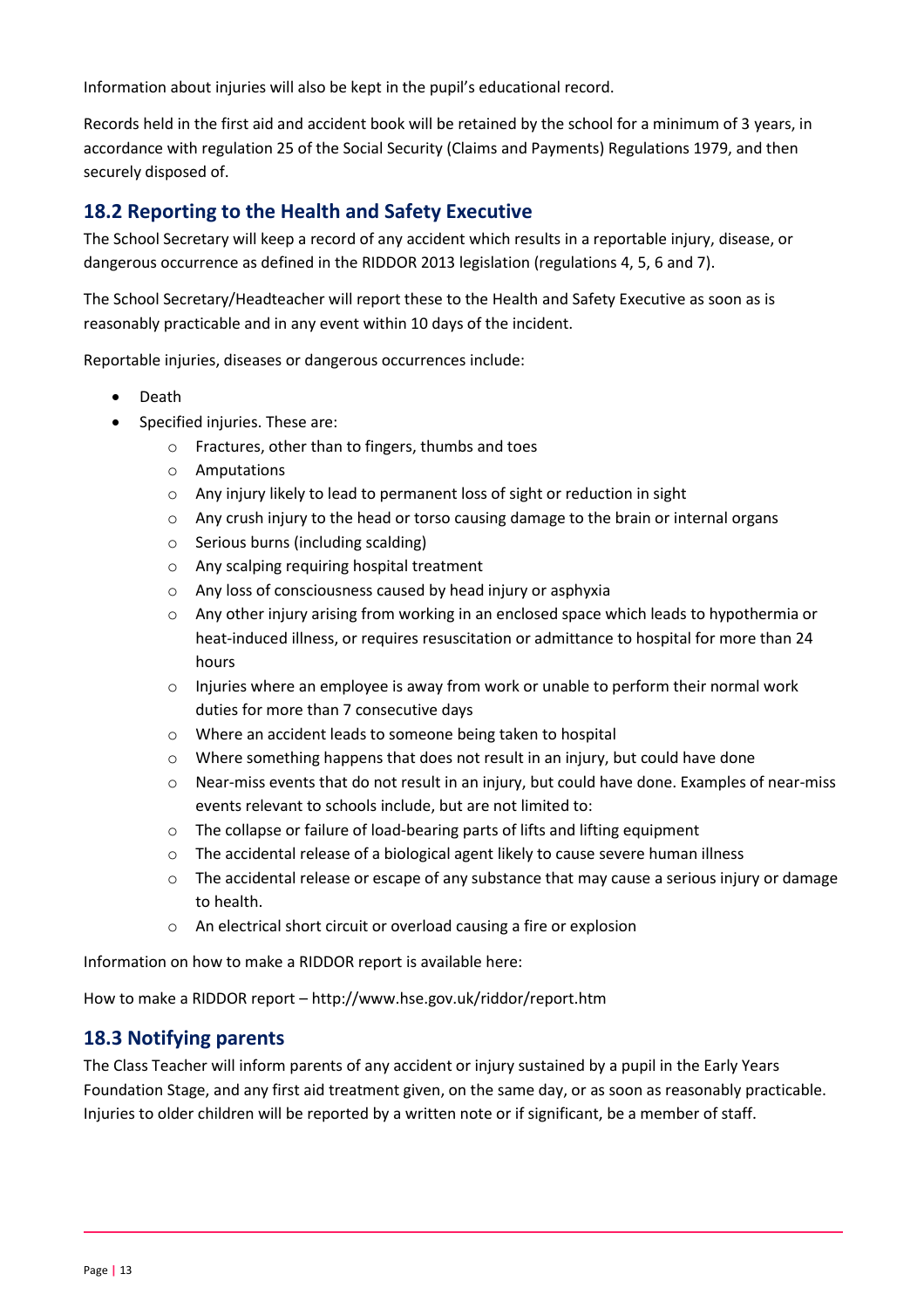#### <span id="page-13-0"></span>**18.4 Reporting child protection agencies**

The Headteacher will notify Kent Social Services of any serious accident or injury to, or the death of, a pupil in the Early Years Foundation Stage while in the school's care.

#### <span id="page-13-1"></span>**18.5 Reporting to OfSTED**

The Headteacher will notify OfSTED of any serious accident, illness or injury to, or death of, a pupil in the Early Years Foundation Stage while in the school's care. This will happen as soon as is reasonably practicable, and no later than 14 days after the incident.

#### <span id="page-13-2"></span>**19. Training**

Our staff are provided with health and safety training as part of their induction process.

Staff who work in high risk environments, such as in science labs or with woodwork equipment, or work with pupils with special educational needs (SEN), are given additional health and safety training.

#### <span id="page-13-3"></span>**20. Monitoring**

This policy will be reviewed by the Headteacher annually.

At every review, the policy will be approved by the full governing board.

#### <span id="page-13-4"></span>**21. Links with other policies**

This health and safety policy links to the following policies:

- First aid
- Risk assessment
- Supporting pupils with medical conditions
- Accessibility plan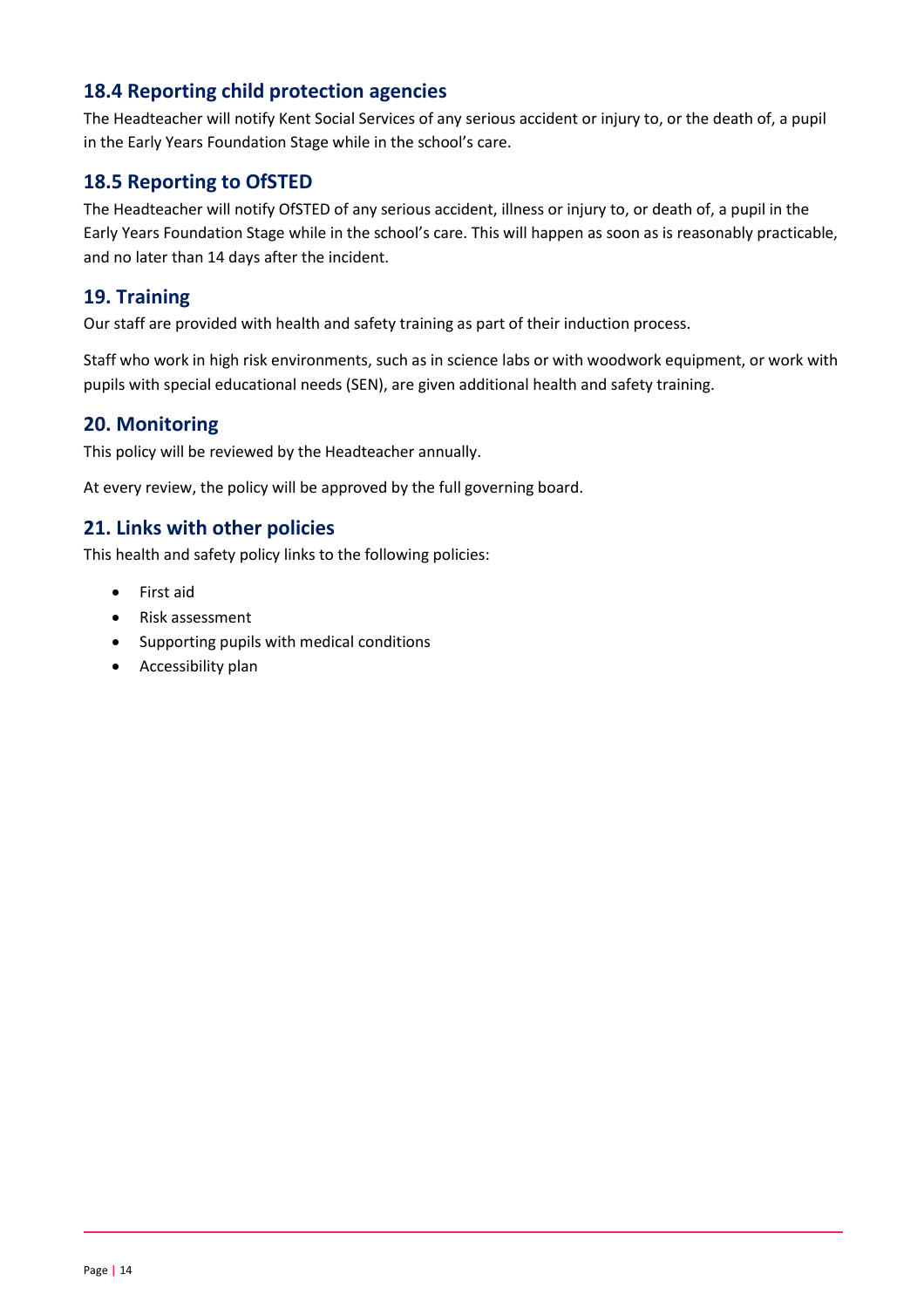# <span id="page-14-0"></span>**Appendices**

# <span id="page-14-1"></span>**Appendix 1. Fire safety checklist (for Governor monitoring)**

| <b>ISSUE TO CHECK</b>                                             | YES/NO |
|-------------------------------------------------------------------|--------|
| Are fire regulations prominently displayed?                       |        |
| Is fire-fighting equipment, including fire blankets,<br>in place? |        |
| Does fire-fighting equipment give details for the                 |        |
| type of fire it should be used for?                               |        |
| Are fire exits clearly labelled?                                  |        |
| Are fire doors fitted with self-closing                           |        |
| mechanisms?                                                       |        |
| Are flammable materials stored away from open<br>flames?          |        |
| Do all staff and pupils understand what to do in                  |        |
| the event of a fire?                                              |        |
| Can you easily hear the fire alarm from all areas?                |        |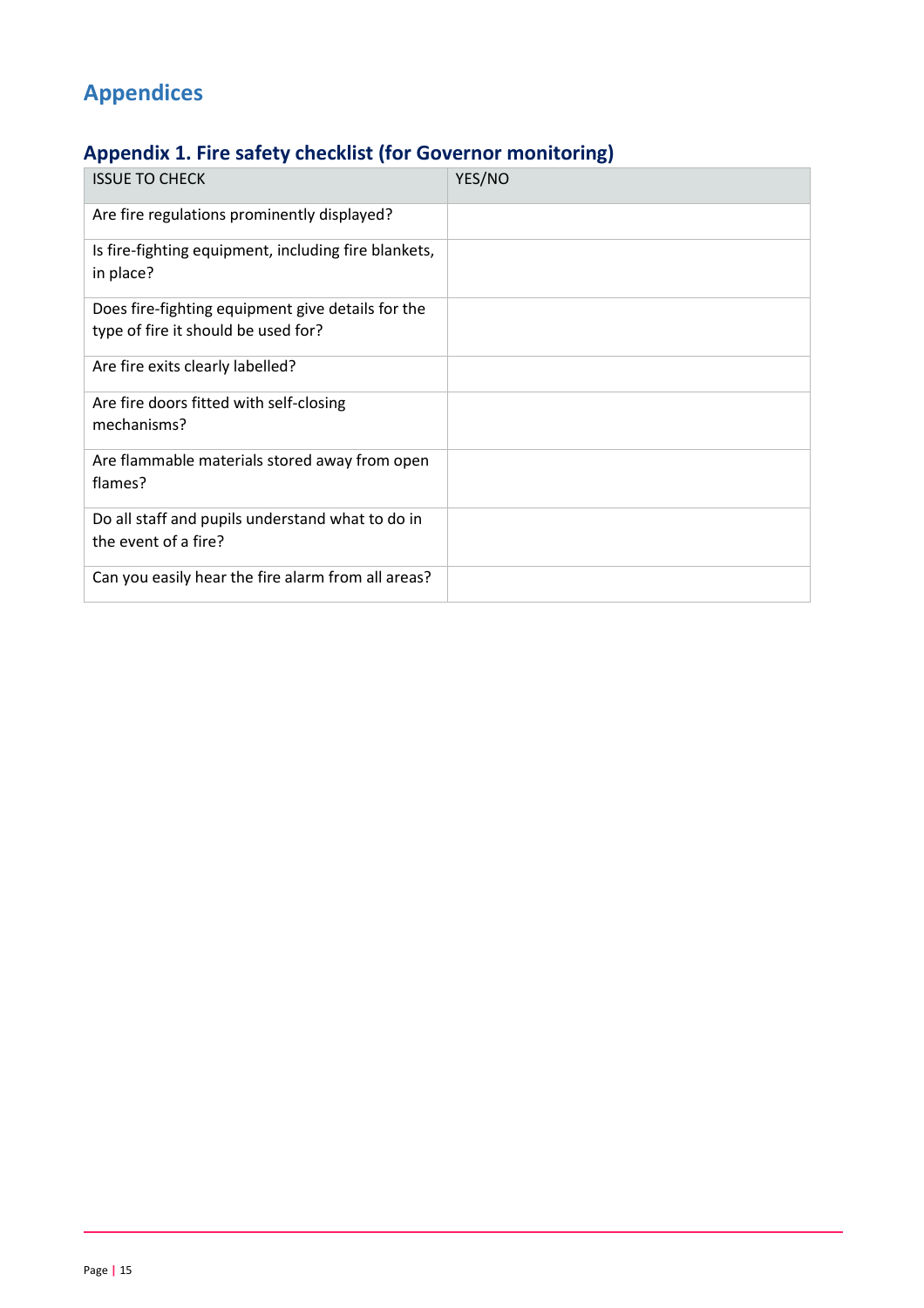# <span id="page-15-0"></span>**Appendix 2. Sample Accident Report Form**

| Name of injured person                                                                                                                                     |  | Role/class           |  |  |
|------------------------------------------------------------------------------------------------------------------------------------------------------------|--|----------------------|--|--|
| Date and time of incident                                                                                                                                  |  | Location of incident |  |  |
| Incident details                                                                                                                                           |  |                      |  |  |
| Describe in detail what happened, how it happened and what injuries the person incurred                                                                    |  |                      |  |  |
| Action taken                                                                                                                                               |  |                      |  |  |
| Describe the steps taken in response to the incident, including any first aid treatment, and what happened<br>to the injured person immediately afterwards |  |                      |  |  |
| Follow-up action required                                                                                                                                  |  |                      |  |  |
| Outline what steps the school will take to check on the injured person, and what it will do to reduce the risk<br>of the incident happening again          |  |                      |  |  |
| Name of person attending the<br>incident                                                                                                                   |  |                      |  |  |
| Signature                                                                                                                                                  |  | Date                 |  |  |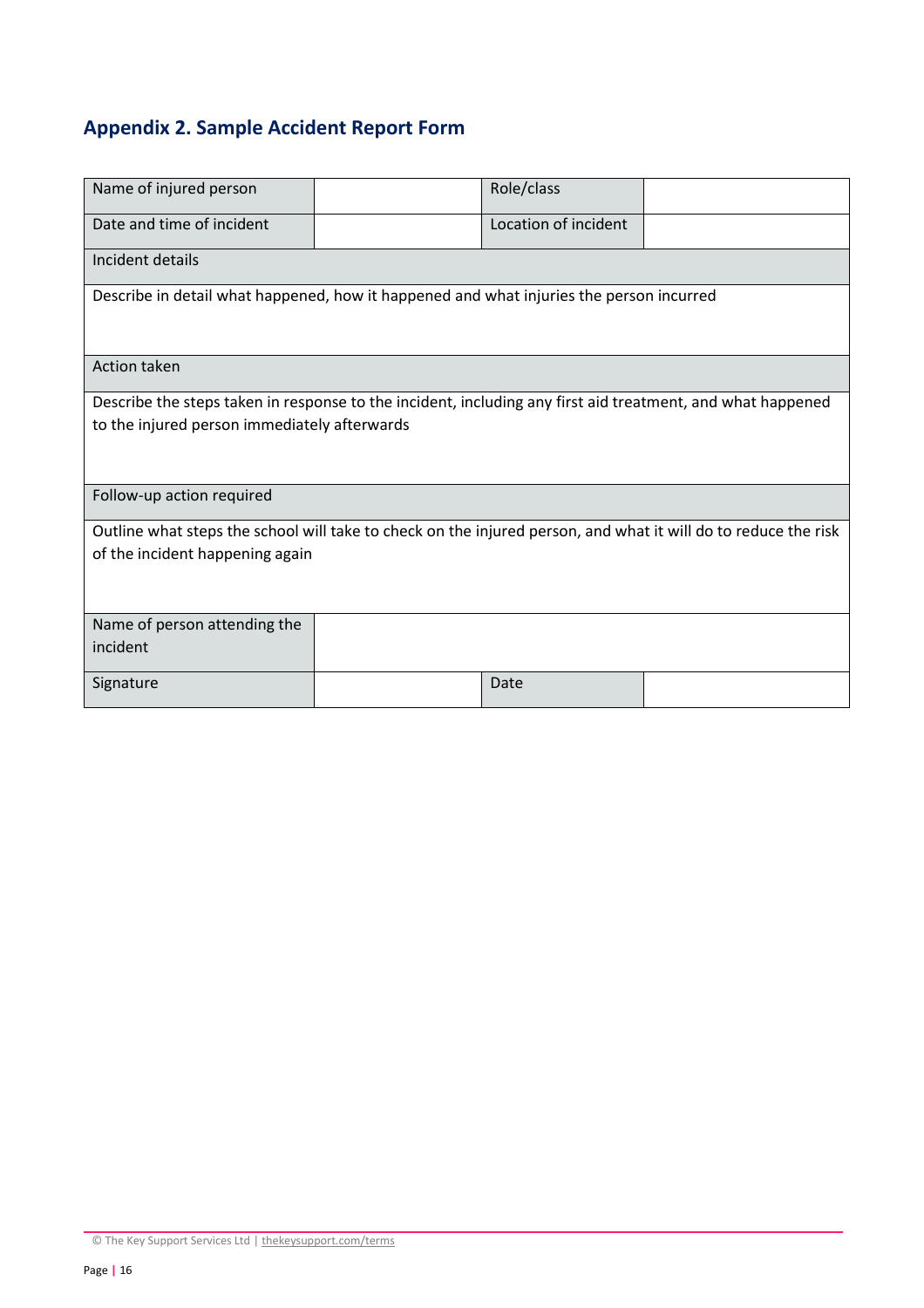# <span id="page-16-0"></span>**Appendix 3. Asbestos Report**

The text in this table are suggestions only. The table will need to be adapted to your school's specific circumstances.

| Location | <b>Product</b> | How<br>much | <b>Surface</b><br>coating | <b>Condition</b> | Ease of<br>access | <b>Asbestos</b><br>type | <b>Comment</b> |
|----------|----------------|-------------|---------------------------|------------------|-------------------|-------------------------|----------------|
|          |                |             |                           |                  |                   |                         |                |
|          |                |             |                           |                  |                   |                         |                |
|          |                |             |                           |                  |                   |                         |                |
|          |                |             |                           |                  |                   |                         |                |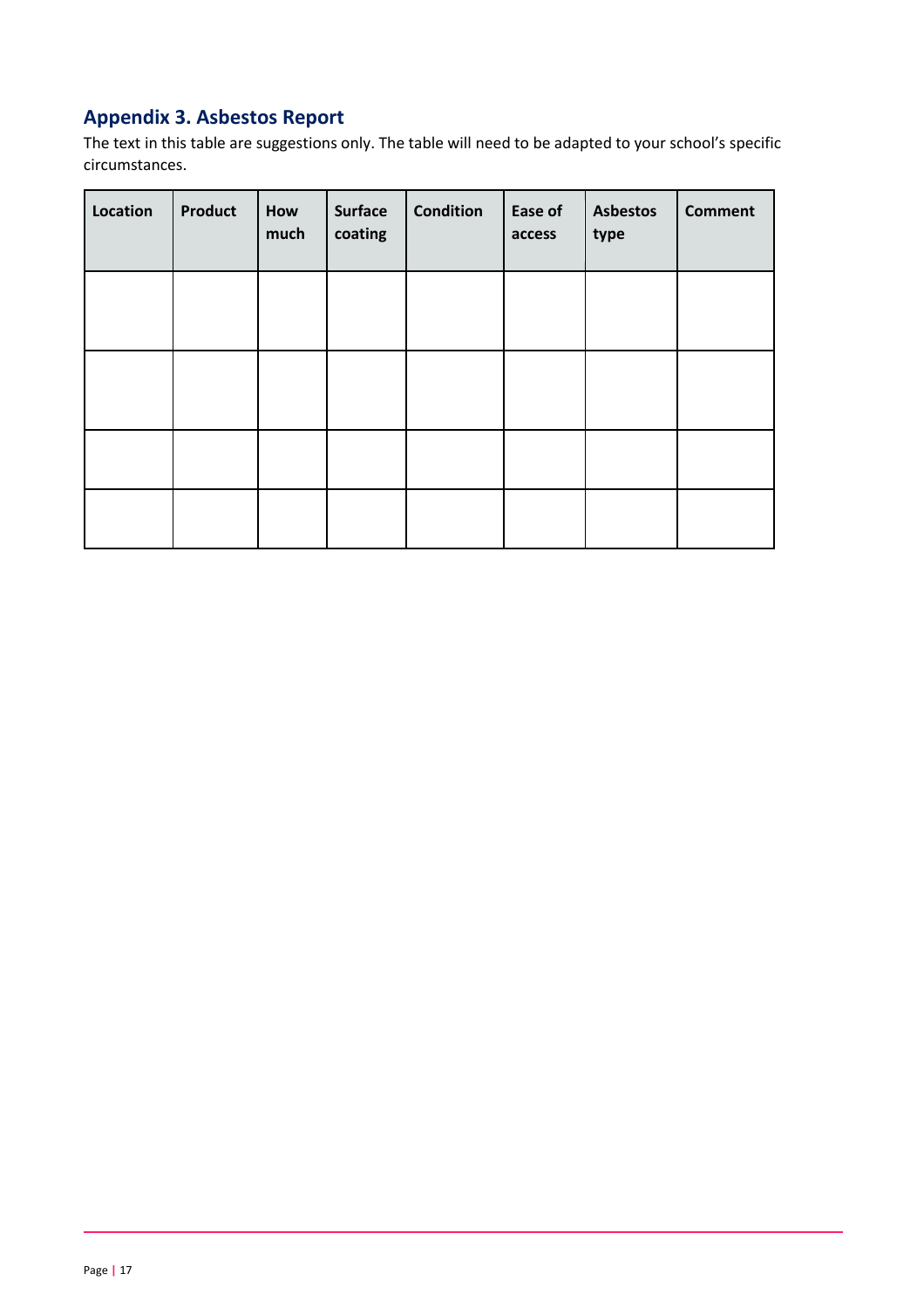## <span id="page-17-0"></span>**Appendix 4. Recommended absence period for preventing the spread of infection**

This list of recommended absence periods for preventing the spread of infection is taken from non-statutory guidance for schools and other childcare settings from Public Health England. For each of these infections or complaints, there [is further information in the guidance on the symptoms, how](https://www.gov.uk/government/publications/health-protection-in-schools-and-other-childcare-facilities/chapter-9-managing-specific-infectious-diseases) it spreads and some 'do's [and don'ts' to follow that you can check](https://www.gov.uk/government/publications/health-protection-in-schools-and-other-childcare-facilities/chapter-9-managing-specific-infectious-diseases).

| <b>Infection or complaint</b>                                 | Recommended period to be kept away from school or nursery                                                                                                                                                                                                                                                                                                                    |
|---------------------------------------------------------------|------------------------------------------------------------------------------------------------------------------------------------------------------------------------------------------------------------------------------------------------------------------------------------------------------------------------------------------------------------------------------|
| <b>Athlete's foot</b>                                         | None.                                                                                                                                                                                                                                                                                                                                                                        |
| Campylobacter                                                 | Until 48 hours after symptoms have stopped.                                                                                                                                                                                                                                                                                                                                  |
| <b>Chicken pox (shingles)</b>                                 | Cases of chickenpox are generally infectious from 2 days before the rash<br>appears to 5 days after the onset of rash. Although the usual exclusion period<br>is 5 days, all lesions should be crusted over before children return to nursery<br>or school.                                                                                                                  |
|                                                               | A person with shingles is infectious to those who have not had chickenpox<br>and should be excluded from school if the rash is weeping and cannot be<br>covered or until the rash is dry and crusted over.                                                                                                                                                                   |
| <b>Cold sores</b>                                             | None.                                                                                                                                                                                                                                                                                                                                                                        |
| <b>Rubella (German measles)</b>                               | 5 days from appearance of the rash.                                                                                                                                                                                                                                                                                                                                          |
| Hand, foot and mouth                                          | Children are safe to return to school or nursery as soon as they are feeling<br>better, there is no need to stay off until the blisters have all healed.                                                                                                                                                                                                                     |
| Impetigo                                                      | Until lesions are crusted and healed, or 48 hours after starting antibiotic<br>treatment.                                                                                                                                                                                                                                                                                    |
| <b>Measles</b>                                                | Cases are infectious from 4 days before onset of rash to 4 days after so it is<br>important to ensure cases are excluded from school during this period.                                                                                                                                                                                                                     |
| Ringworm                                                      | Exclusion not needed once treatment has started.                                                                                                                                                                                                                                                                                                                             |
| <b>Scabies</b>                                                | The infected child or staff member should be excluded until after the first<br>treatment has been carried out.                                                                                                                                                                                                                                                               |
| <b>Scarlet fever</b>                                          | Children can return to school 24 hours after commencing appropriate<br>antibiotic treatment. If no antibiotics have been administered the person will<br>be infectious for 2 to 3 weeks. If there is an outbreak of scarlet fever at the<br>school or nursery, the health protection team will assist with letters and<br>factsheets to send to parents or carers and staff. |
| Slapped cheek syndrome,<br>Parvovirus B19, Fifth's<br>disease | None (not infectious by the time the rash has developed).                                                                                                                                                                                                                                                                                                                    |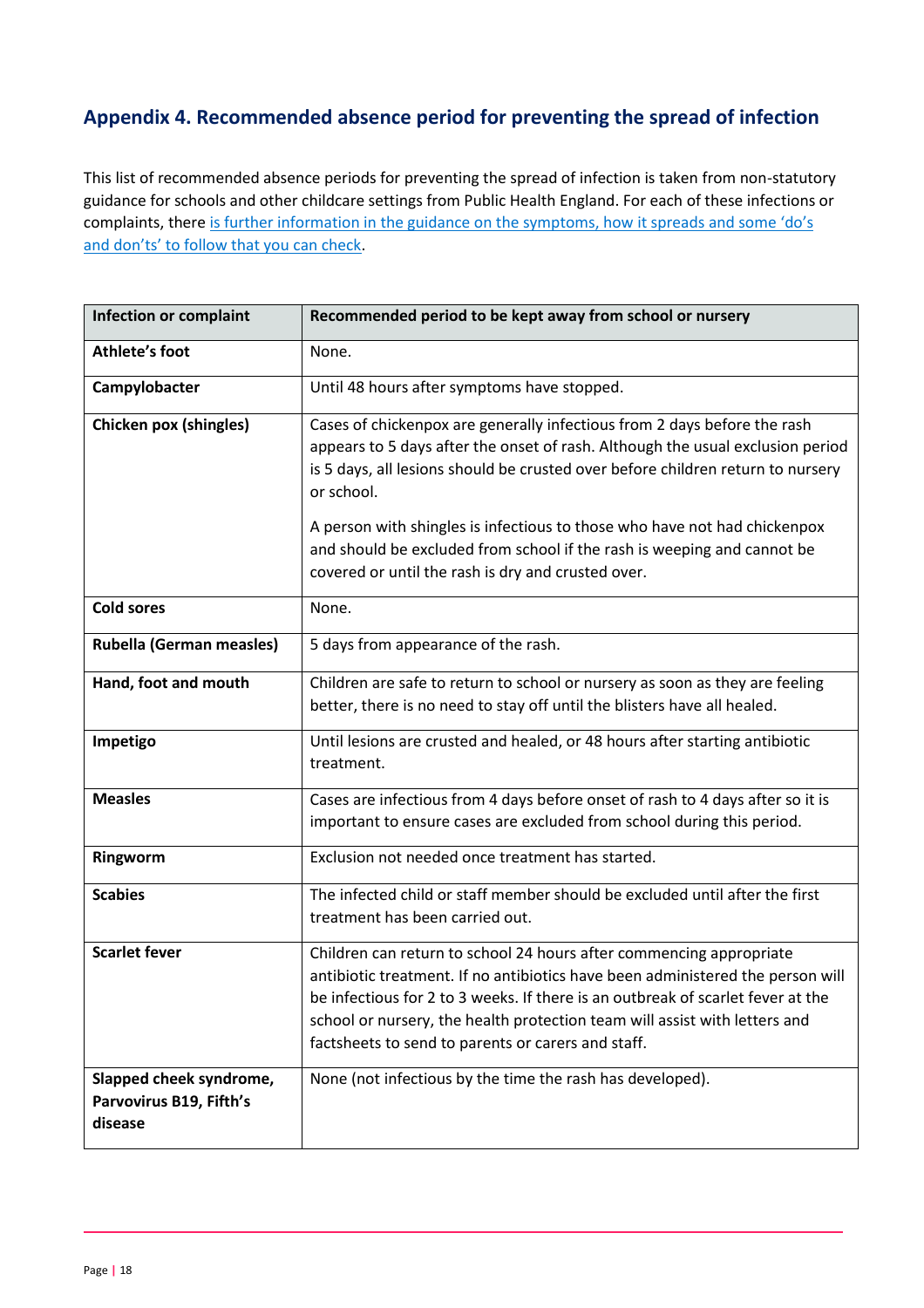| <b>Bacillary Dysentery</b>                     | Microbiological clearance is required for some types of shigella species prior                                                                                                                                                                                                                                                                                       |
|------------------------------------------------|----------------------------------------------------------------------------------------------------------------------------------------------------------------------------------------------------------------------------------------------------------------------------------------------------------------------------------------------------------------------|
| (Shigella)                                     | to the child or food handler returning to school.                                                                                                                                                                                                                                                                                                                    |
|                                                |                                                                                                                                                                                                                                                                                                                                                                      |
| Diarrhoea and/or vomiting<br>(Gastroenteritis) | Children and adults with diarrhea or vomiting should be excluded until 48<br>hours after symptoms have stopped and they are well enough to return. If<br>medication is prescribed, ensure that the full course is completed and there<br>is no further diarrhea or vomiting for 48 hours after the course is completed.                                              |
|                                                | For some gastrointestinal infections, longer periods of exclusion from school<br>are required and there may be a need to obtain microbiological clearance.<br>For these groups, your local health protection team, school health advisor or<br>environmental health officer will advise.                                                                             |
|                                                | If a child has been diagnosed with cryptosporidium, they should NOT go<br>swimming for 2 weeks following the last episode of diarrhea.                                                                                                                                                                                                                               |
| Cryptosporidiosis                              | Until 48 hours after symptoms have stopped.                                                                                                                                                                                                                                                                                                                          |
| E. coli (verocytotoxigenic or<br>VTEC)         | The standard exclusion period is until 48 hours after symptoms have<br>resolved. However, some people pose a greater risk to others and may be<br>excluded until they have a negative stool sample (for example, pre-school<br>infants, food handlers, and care staff working with vulnerable people). The<br>health protection team will advise in these instances. |
| <b>Food poisoning</b>                          | Until 48 hours from the last episode of vomiting and diarrhea and they are<br>well enough to return. Some infections may require longer periods (local<br>health protection team will advise).                                                                                                                                                                       |
| Salmonella                                     | Until 48 hours after symptoms have stopped.                                                                                                                                                                                                                                                                                                                          |
| <b>Typhoid and Paratyphoid</b><br>fever        | Seek advice from environmental health officers or the local health protection<br>team.                                                                                                                                                                                                                                                                               |
| Flu (influenza)                                | Until recovered.                                                                                                                                                                                                                                                                                                                                                     |
| <b>Tuberculosis (TB)</b>                       | Pupils and staff with infectious TB can return to school after 2 weeks of<br>treatment if well enough to do so and as long as they have responded to anti-<br>TB therapy. Pupils and staff with non-pulmonary TB do not require exclusion<br>and can return to school as soon as they are well enough.                                                               |
| <b>Whooping cough (pertussis)</b>              | A child or staff member should not return to school until they have had 48<br>hours of appropriate treatment with antibiotics and they feel well enough to<br>do so or 21 days from onset of illness if no antibiotic treatment.                                                                                                                                     |
| Conjunctivitis                                 | None.                                                                                                                                                                                                                                                                                                                                                                |
| Giardia                                        | Until 48 hours after symptoms have stopped.                                                                                                                                                                                                                                                                                                                          |
| <b>Glandular fever</b>                         | None (can return once they feel well).                                                                                                                                                                                                                                                                                                                               |
| <b>Head lice</b>                               | None.                                                                                                                                                                                                                                                                                                                                                                |